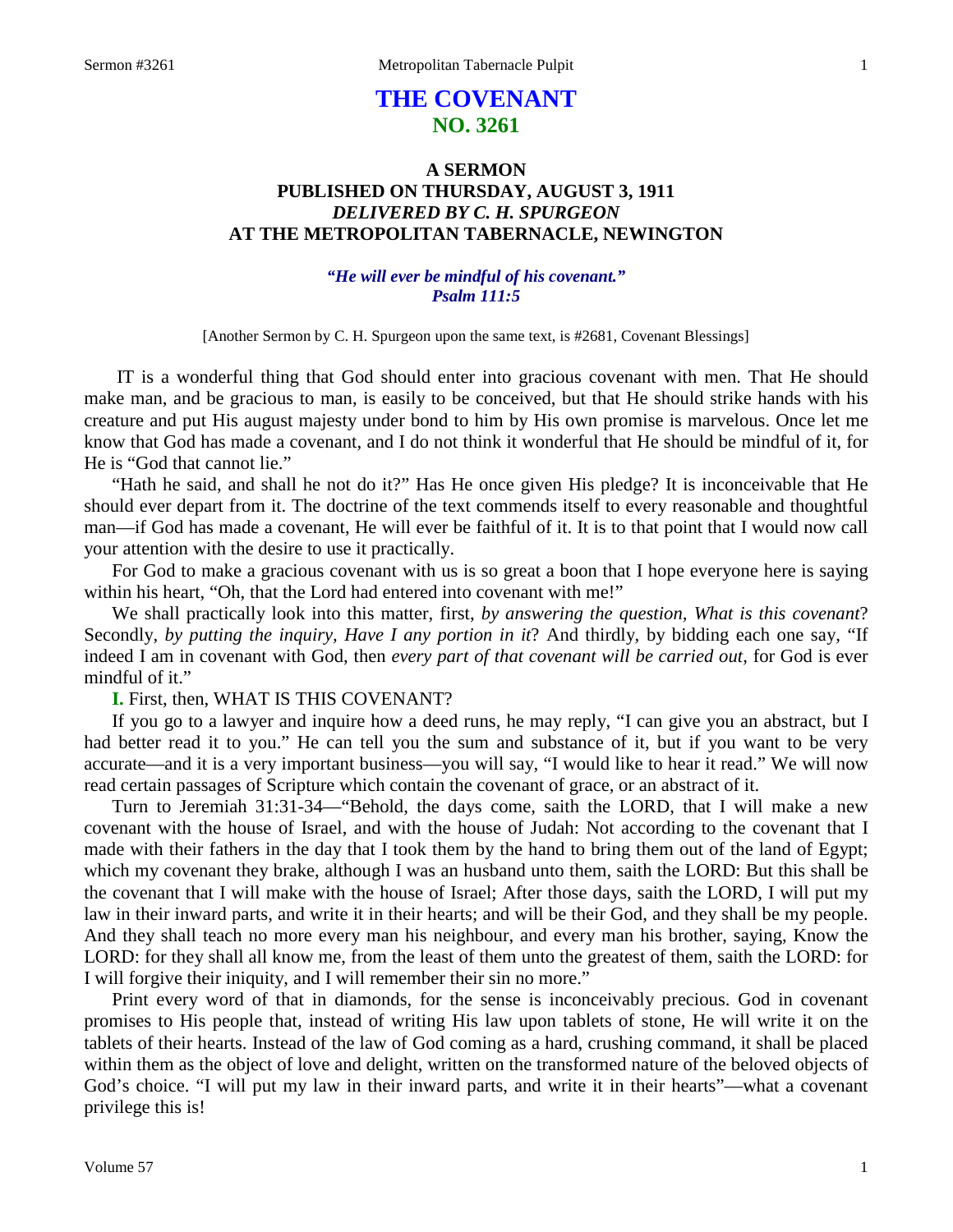"And I will be their God." Therefore all that there is in God shall belong to them. "And they shall be my people." They shall belong to Me. I will love them as Mine. I will keep them, bless them, honor them, and provide for them as My people. I will be their portion and they shall be My portion.

Note the next privilege. They shall all receive heavenly instruction upon the most vital point—"They shall all know *me*." There may be some things they do not know, but "they shall all know *me*." They shall know Me as their Father. They shall know Jesus Christ as their Brother. They shall know the Holy Spirit as their Comforter. They shall have communion and fellowship with God. What a covenant privilege is this!

Hence comes pardon, "For I will forgive their iniquity, and I will remember their sin no more." What a clean sweep of sin! God will forgive and forget—the two go together. "I will forgive their iniquity, and I will remember their sin no more." All gone—all their transgression blotted out, never to be mentioned against them any more forever. What an unutterable favor!

This is the covenant of grace. I call your attention to the fact that there is no "if" in it. There is no "but" in it—there is no requirement made by it of man. It is all "I will" and "they shall." "I will be their God, and they shall be my people." It is a charter written in a royal tone and the majestic strain is not marred by a "perchance" or a "maybe"—but dwells always on "shall" and "will." These are two prerogative words of the divine majesty and in this wondrous deed of gift, in which the Lord bestows a heaven of grace upon guilty sinners, He bestows it after the sovereignty of His own will without anything to put the gift in jeopardy or to make the promise insecure.

Thus I have read the covenant to you in one form.

Turn over the pages a little and you will come to a passage in Ezekiel. There we shall have the bright-eyed prophet—he who could live among the wheels and the seraphim—telling us what the covenant of grace is. In Ezekiel, the eleventh chapter, nineteenth and twentieth verses, we read, "I will put a new spirit within you, and I will take the stony heart out of their flesh, and will give them a heart of flesh; that they may walk in my statutes, and keep mine ordinances, and do them; and they shall be my people and I will be their God."

You will find another form of it further on in the thirty-sixth of Ezekiel, beginning at the twenty-fifth verse. How intently ought you to listen to this! It is a deal better than hearing any preaching of mortal men to listen to the very words of God's own covenant—a covenant which saves all those who are concerned in it. Unless you have an interest in it, you are indeed unhappy.

Let us read it—"Then will I sprinkle clean water upon you, and ye shall be clean; from all your filthiness, and from all your idols, will I cleanse you. A new heart also will I give you, and a new spirit will I put within you; and I will take away the stony heart out of your flesh, and I will give you a heart of flesh. And I will put my Spirit within you, and cause you to walk in my statutes, and ye shall keep my judgments, and do them....And ye shall be my people, and I will be your God."

This promise always comes in at the close, "I will be your God." In this form of the covenant, I call you again to witness that God demands nothing, asks no price, demands no payment, but to the people with whom He enters into covenant He makes promise after promise, all free, all unconditional, all made according to the bounty of His royal heart.

Let us just go into a little detail about this. God has made a covenant with certain people that He will do all this for them—and in each case it is of pure grace. He will take away their own hearts—it is clear from the promise that, when He began with them, they had stony hearts. He will forgive their iniquities—when He began with them, they had many iniquities. He will give them a heart of flesh when He began with them, they had not a heart of flesh. He will turn them to keep His statutes—when He began with them, they did not keep His statutes.

They were a sinful, willful, wicked, degenerate people, and He called to them many times to come to Him, and repent, but they would not. Here He speaks like a king and no longer pleads, but decrees. He says, I will do this and that to you, and you shall be this and this in return. Oh, blessed covenant! Oh, mighty, sovereign grace!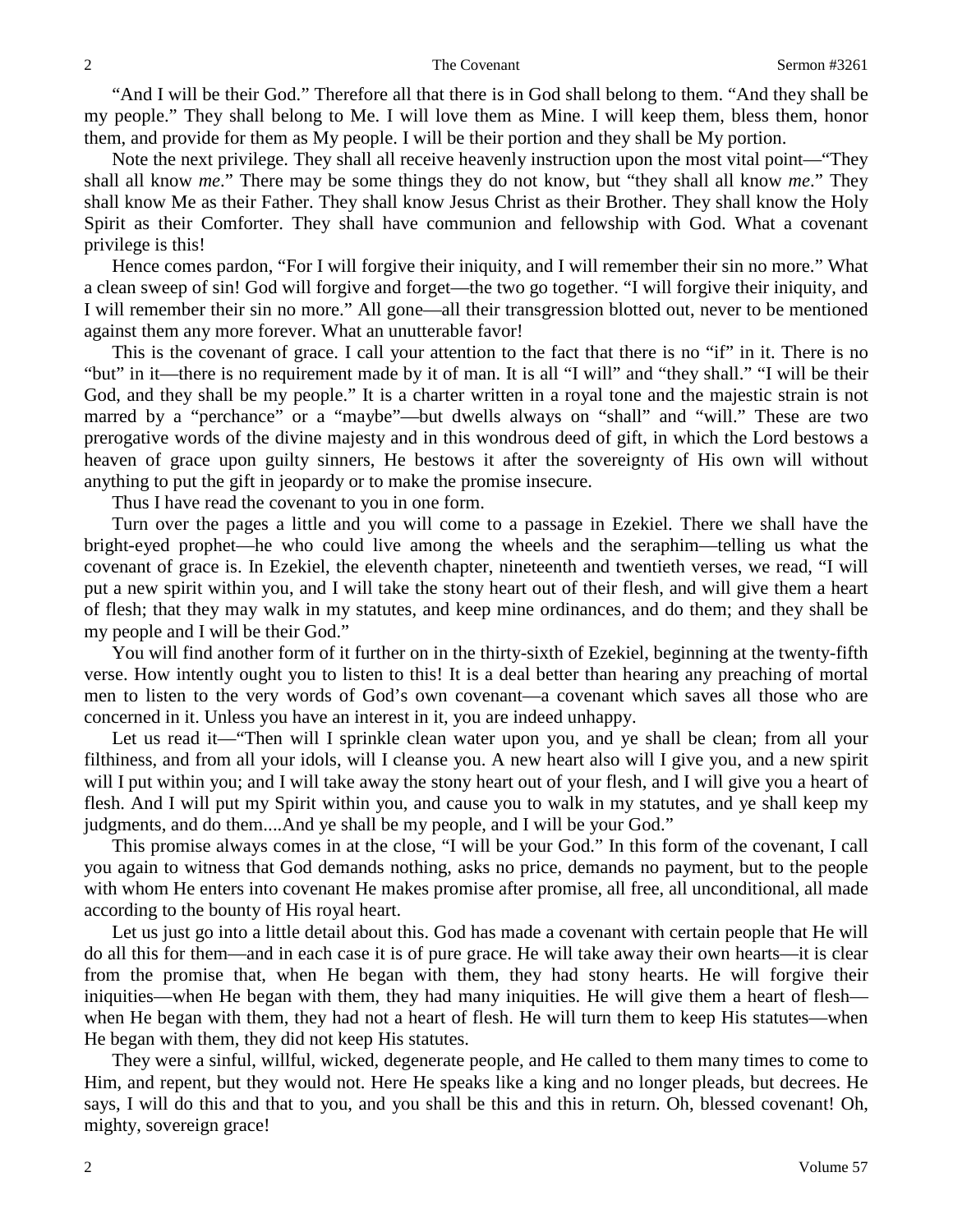How came it about? Learn the doctrine of the two covenants.

The first covenant of which we will now speak was that of works, the covenant made with our first father, Adam. This is not first in purpose, but it was first revealed in time. It ran thus—you, Adam, and your posterity shall live and be happy if you will keep My law. To test your obedience to Me, there is a certain tree—if you let it alone, you shall live. If you touch it, you shall die, and they shall die whom you represent.

Our first covenant head snatched greedily at the forbidden fruit and fell—and what a fall was there, my brethren! There you, and I, and all of us, fell down, while it was proven once for all that by works of the law no man can be justified. For if perfect Adam broke the law so readily, depend upon it, you and I would break any law that God has ever made. There was no hope of happiness for any of us by a covenant which contained an "if" in it. That old covenant is put away, for it has utterly failed. It brought nothing to us but a curse—and we are glad that it has waxed old, and as far as believers are concerned, has vanished away.

Then there came the second Adam. You know His name, He is the ever-blessed Son of the Highest. This second Adam entered into covenant with God somewhat after this fashion—The Father says, I give You a people. They shall be Yours. You must die to redeem them and when You have done this—when for their sakes You have kept My law and made it honorable—when for their sakes you have borne My wrath against their transgressions—then I will bless them. They shall be My people. I will forgive their iniquities. I will change their natures. I will sanctify them and make them perfect.

There was an apparent "if" in this covenant at the first. That "if" hinged upon the question whether the Lord Jesus would obey the law and pay the ransom—a question which His faithfulness placed beyond doubt. There is no "if" in it now. When Jesus bowed His head and said, "It is finished," there remained no "if" in the covenant.

It stands, therefore, now as a covenant entirely of one side, a covenant of promises—of promises which must be kept because the other portion of the covenant having been fulfilled—the Father's side of it must stand. He cannot, and He will not, draw back from the doing of that which He covenanted with Christ to do. The Lord Jesus shall receive the joy which was set before Him. "He shall see of the travail of his soul, and shall be satisfied."

By His knowledge shall the Christ who became God's righteous Servant justify many, for has He not borne their iniquities? How can it be otherwise than that they should be accepted for whom He was the Surety? Do you see why it is that the covenant, as I have read it, stands so absolutely without "ifs," "buts," and "peradventures," and runs only on "shalls" and "wills"?

It is because the one side of it that did look uncertain was committed into the hands of Christ, who cannot fail or be discouraged. He has completed His part of it and now it stands fast, and must stand fast forever and ever. This is now a covenant of pure grace and nothing else but grace. Let no man attempt to mix up works with it or anything of human merit.

God saves now because He chooses to save—and over the head of us all there comes a sound as of a martial trumpet and yet with a deep, inner peaceful music in it—"I will be gracious to whom I will be gracious, and I will have compassion on whom I will have compassion." God observes us all lost and ruined, and in His infinite mercy comes with absolute promises of grace to those whom He has given to His Son Jesus.

So much, then, with regard to the covenant.

**II.** Now comes the important question, "HAVE I ANY PORTION IN IT?"

May the Holy Ghost help us to ascertain the truth on this point! You who are really anxious in your hearts to know, I would earnestly persuade to read the epistle to the Galatians. Read that epistle through if you want to know whether you have any part or lot in the covenant of grace. Did Christ fulfill the law for me? Are the promises of God, absolute and unconditional, made to me? You can know by answering three questions.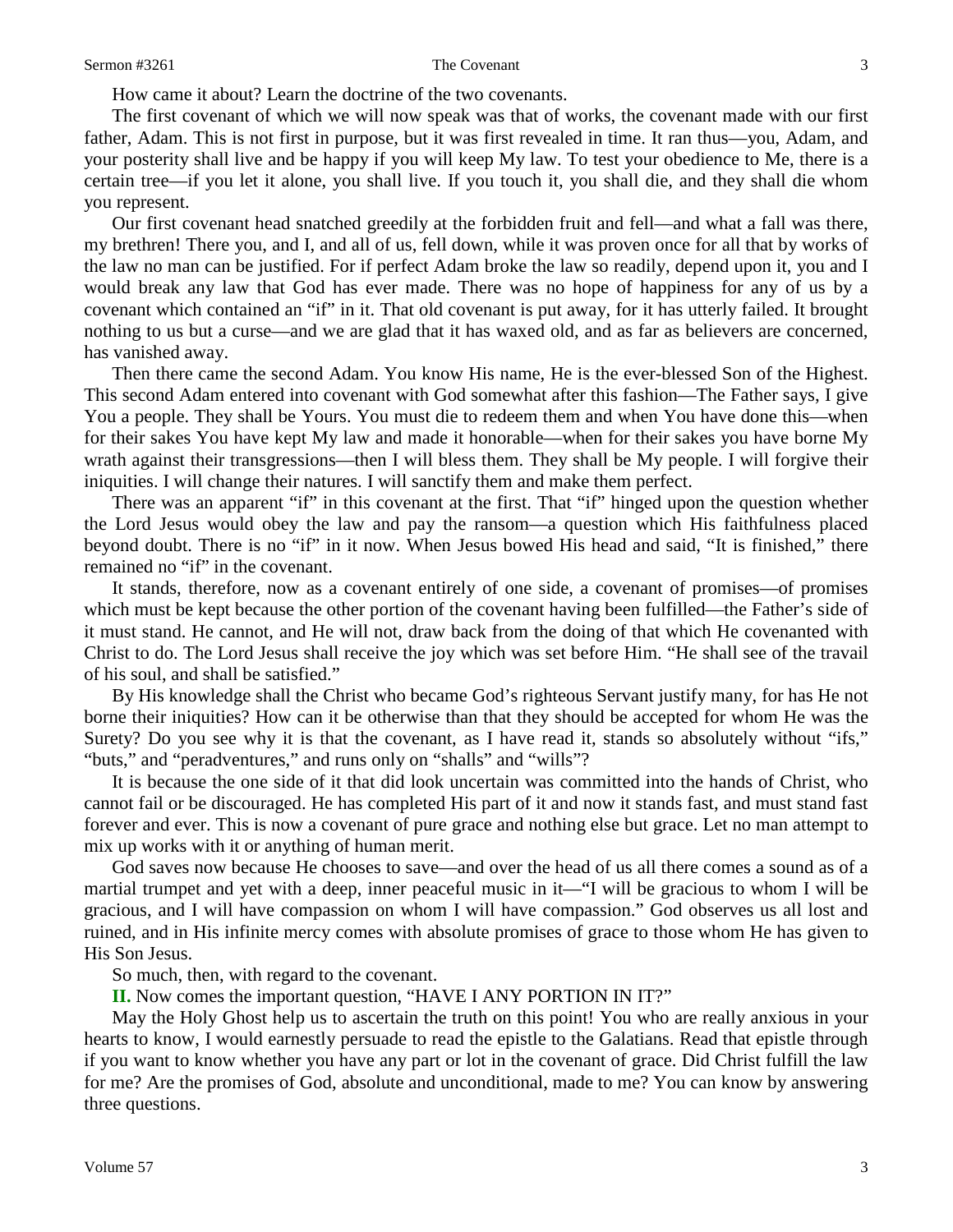First, *Are you in Christ?* Did you not notice that I said that we were all in Adam and in Adam we all fell? Now, "as by one man's disobedience many were made sinners, so by the obedience of one shall many be made righteous." Are you in the second Adam? You certainly were in the first one, for so you fell. Are you in the second?

Because if you are in Him, you are saved in Him. He has kept the law for you. The covenant of grace made with Him was made with you if you are in Him, for as surely as Levi was in the loins of Abraham when Melchisedec met him, so were all believers in the loins of Christ when He died upon the cross.

If you are in Christ, you are a part and parcel of the seed to whom the promise was made—but there is only one seed, and the apostle tells us—"He saith not, And to seeds, as of many, but as of one, And to thy seed, which is Christ." If, then, you are in Christ, you are in the seed, and the covenant of grace was made with you.

I must ask you another question, *Have you faith?* By this question you will be helped to answer the previous one, for believers are in Christ. In the epistle to the Galatians, you will find that the mark of those who are in Christ is that they believe in Christ. The mark of all that are saved is not confidence in works, but faith in Christ.

In the epistle to the Galatians, Paul insists upon it, "The just shall live by faith," and the law is not of faith. Over and over again he puts it so. Come, then, do you believe in Jesus Christ with all your heart? Is He your sole hope for heaven? Do you lean your whole weight, the entire stress of your salvation, on Jesus? Then you are in Him and the covenant is yours—and there is not a blessing which God has decreed to give but what He will give to you. There is not a gift which out of the grandeur of His heart, He has determined to bestow upon His elect, but what He will bestow it upon you. You have the mark, the seal, the badge of His chosen if you believe in Christ Jesus.

Another question should help you. It is this—*Have you been born again?* I refer you again to the epistle to the Galatians, which I would like every anxious person to read through very carefully. There you will see that Abraham had two sons. One of them was born according to the flesh. He was Ishmael, the child of the bondwoman. Though he was the first-born son, he was not the heir, for Sarah said to Abraham, Cast out this bondwoman and her son; for the son of this bondwoman shall not be heir with my son, even with Isaac." He who was born after the flesh did not inherit the covenant promise.

Is your hope of heaven fixed on the fact that you had a good mother and father? Then your hope is born after the flesh and you are not in the covenant. I am constantly hearing it said that children of godly parents do not want converting. Let me denounce that wicked falsehood. "That which is born of the flesh is flesh," and nothing better. They that are born after the flesh, these are not the children of God. Do not trust in gracious descent or in holy ancestors. You must be born again, every one of you, or you will perish forever, whoever your parents may be.

Abraham had another son, even Isaac—he was not born of the strength of his father, nor after the flesh at all—for we are told that both Abraham and Sarah had become old. But Isaac was born by God's power, according to promise. He was the child given by grace. Now, have you ever been born like that—not by human strength but by divine power? Is the life that is in you a life given by God?

The true life is not of the will of man, nor of blood, nor of natural excellence, but it comes by the working of the eternal Spirit and is of God. If you have this life, you are in the covenant, for it is written, "In Isaac shall thy seed be called." The children of the promise, these are counted for the seed. God said to Abraham, "In thy seed shall all the nations of the earth be blessed," and that was because He meant to justify the Gentiles by faith, that the blessing given to believing Abraham might come on all believers. Abraham is the father of the faithful, or the father of all them that believe in God—and with such is the covenant established.

Here, then, are the test questions—Am I in Christ? Am I believing in Jesus? Am I born by the power of the Spirit of God according to the promise, and not by the fleshly birth, or according to works? Then I am in the covenant. My name stands in the eternal record. Before the stars began to shine, the Lord had covenanted to bless me. Or ever evening and morning made the first day, my name was in His book.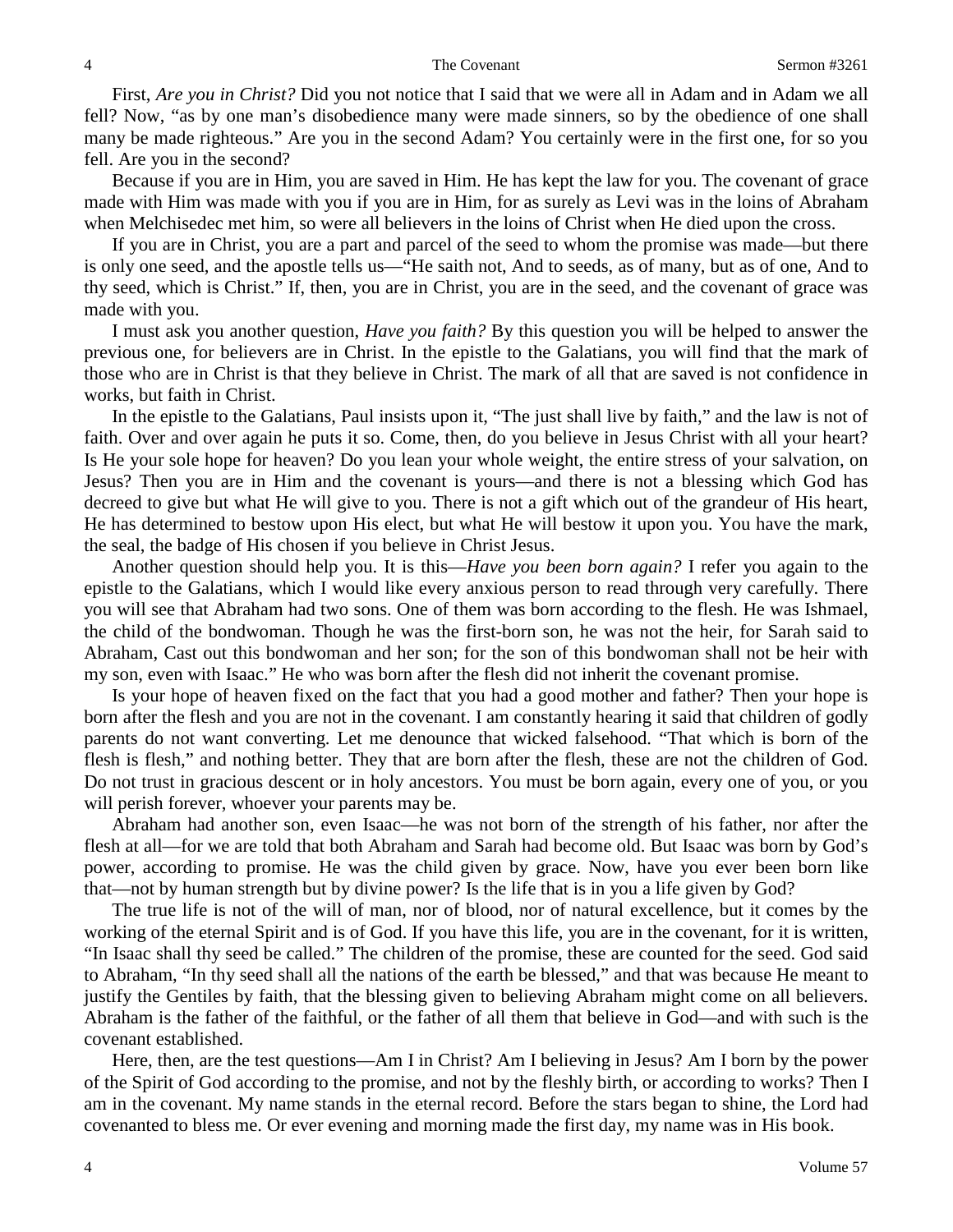Christ before the world's foundation struck hands with the Father in the council chamber of eternity and pledged Himself to redeem me, and to bring me and multitudes of others into His eternal glory. And He will do it, too, for He never breaks His suretyship engagements any more than the Father breaks His covenant engagements.

I want you to get quite sure upon these points, for oh, what peace it will breed in your soul, what a restfulness of heart to understand the covenant, and to know that your name is in it!

**III.** This is our last point. If indeed we can believe upon the good evidence of God's Word—that we are of the seed with whom the covenant was made in Christ Jesus—then EVERY BLESSING OF THE COVENANT WILL COME TO US. I will put it a little more personally—every blessing of the covenant will come to YOU.

The devil says, "No, it, won't." Why not, Satan? "Why," says he, "you are not able to do this or that." Refer the devil to the text. Tell him to read those passages which I read to you and ask him if he can spy an "if" or a "but," for I cannot. "Oh!" says he, "but, but, but, but, but you cannot do enough, you can't feel enough." Does it say anything about feeling there? It only says, "I will give them a heart of flesh." They will feel enough then.

"Oh, but!" the devil says, "you cannot soften your hard heart." Does it say that you are to do so? Does it not say, "*I will* take the stony heart out of their flesh"? The tenor of it is—I will do it. I will do it. The devil dares not say that God cannot do it—he knows that God can enable us to tread him under our feet.

"Oh, but!" says he, "you will never hold on your way if you begin to be a Christian." Does it say anything about that in the covenant further than this, "they shall walk in my statutes"? What if we have not power in and of ourselves to continue in God's statutes? Yet He has power to make us continue in them. He can work obedience and final perseverance in holiness. His covenant virtually promises these blessings to us.

To came back to what we said before—God does not ask of us, but He gives to us. He sees us dead and He loves us even when we are dead in trespasses and sins. He sees us feeble and unable to help ourselves—and He comes in and works in us to will and to do of His good pleasure—and then we work out our own salvation with fear and trembling.

The bottom of it, the very foundation of it, is Himself. And He finds nothing in us to help Him. There is neither fire nor wood in us, much less the lamb for the burnt offering, but all is emptiness and condemnation. He comes in with "I will," and "you shall," like a royal helper affording free aid to destitute, helpless sinners, according to the riches of His grace. Now be sure that, having made such a covenant as this, God will ever be mindful of it.

He will do so, first, *because He cannot lie.* If He says He will, He will. His very name is "God that cannot lie." If I am in Christ, I must be saved—none can prevent it. If I am a believer in Christ, I must be saved—all the devils in hell cannot stop it, for God has said, "He that believeth in him is not condemned." "He that believeth and is baptized shall be saved."

God's word is not yea and nay. He knew what He said when He spake the covenant and He has never changed it, nor contradicted it. If, then, I am a believer, I must be saved, for I am in Christ to whom the promise is made. If I have the new life in me, I must be saved, for is not this spiritual life the living and incorruptible seed which lives and abides forever?

Did not Jesus say, "The water that I shall give him shall be in him a well of water springing up into everlasting life"? I have drunk the water Christ gave me and it must spring up into everlasting life. It is not possible for death to kill the life that God has given me, nor for all the fallen spirits to tread out the divine fire which Christ's own Spirit has cast into my bosom. I must be saved, for God cannot deny Himself.

Next, *God made the covenant freely*. If He had not meant to keep it, He would not have made it. When a man is driven up into a corner by someone who says, "Now you must pay me," then he is apt to promise more than he can perform. He solemnly declares, "I will pay you this day fortnight." Poor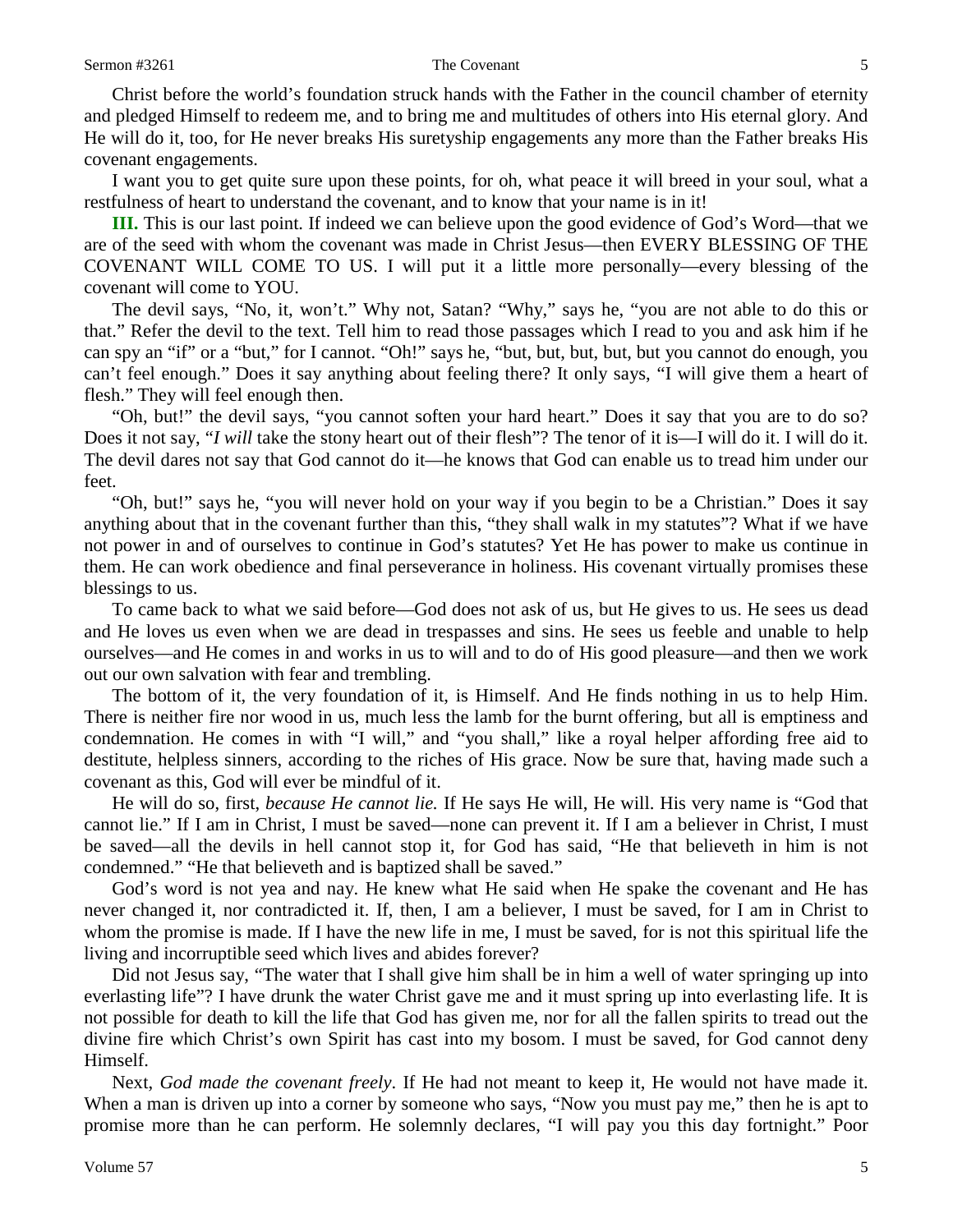fellow, he has no money now, and will not have any then, but he makes a promise because he cannot help himself.

No such necessity can be imagined with our God. The Lord was under no compulsion—He might have left men to perish because of sin—there was no one to prompt Him to make the covenant of grace or even to suggest the idea. "With whom took he counsel, and who instructed him?" He made the covenant of His own royal will, and having made it, rest you sure that He will never run back from it. A covenant so freely made must be fully carried out.

Moreover, *on the covenant document there is a seal.* Did you see the seal? The grand thing in a deed of gift is the signature or seal. What is this—this red splash at the bottom of it? It is blood! Yes, it is blood. Whose blood? It is the blood of the Son of God. This has ratified and sealed the covenant. Jesus died. Jesus' death has made the covenant sure. Can God forget the blood of His dear Son, or do despite to His sacrifice? Impossible.

All for whom He died as a covenant Substitute He will save. His redeemed shall not be left in captivity, as if the ransom price had effected nothing. Has He not said, "All that the Father giveth me shall come to me, and him that cometh to me I will in no wise cast out"? That covenant stands secure, though earth's old columns bow, for despite to the blood can never be possible on the part of the Father.

Again, God *delights in the covenant* and so we are sure He will not run back from it. It is the very joy of His holy heart. He delights to do His people good. To pass by transgression, iniquity, and sin is the recreation of JEHOVAH.

Did you ever hear of God singing? It is singular that the Divine One should solace Himself with song, but yet a prophet has thus revealed the Lord to us, "He will rest in his love; he will joy over you with singing." The covenant is the heart of God written out in the blood of Jesus—and since the whole nature of God runs parallel with the tenor of the everlasting covenant—you may rest assured that even its jots and its tittles stand secure.

And then, last of all, O you who are in the covenant, you dare not doubt that God will save you, keep you, bless you seeing you have believed on Jesus, and are in Jesus, and are quickened into newness of life! You dare not doubt if I tell you one thing more—if your father, if your brother, if your dearest friend had solemnly stated a fact, would you bear for anybody to say that he lied? I know you would be indignant at such a charge.

But suppose your father in the most solemn manner had taken an oath—would you for a minute think that he had perjured himself and had sworn a lie? Now turn to the Word of God and you will find that *God, because He knew that an oath among men is the end of strife, has been pleased to seal the covenant with an oath.* "That by two immutable things, in which it was impossible for God to lie, we might have a strong consolation, who have fled for refuge to lay hold upon the hope set before us."

God has lifted His hand to heaven and sworn that Christ shall have the reward of His passion, that His purchased ones shall be brought under His sway, that having borne sin, and put it away, it never shall be a second time charged on His redeemed.

There is all of it. Do you believe in Christ? Then God will work in you to will and do of His good pleasure. God will conquer your sin. God will sanctify you. God will save you. God will keep you. God will bring you to Himself at last. Rest on that covenant and then, moved by intense gratitude, go forward to serve your Lord with all your heart, and soul, and strength.

Being saved, live to praise Him. Work not that you may be saved, but because you are saved—the covenant has secured your safety. Delivered from the servile fear which an Ishmael might have known, live the joyous life of an Isaac. And moved by love of the Father, spend and be spent for His sake. If the selfish hope of winning heaven by works has moved some men to great sacrifice, much more shall the godly motive of gratitude to Him who has done all this for us move us to the noblest service and make us feel that it is no sacrifice at all.

"We thus judge that if one died for all, then were all dead; and that he died for all, that they which live should not henceforth live unto themselves, but unto him which died for them, and rose again." "Ye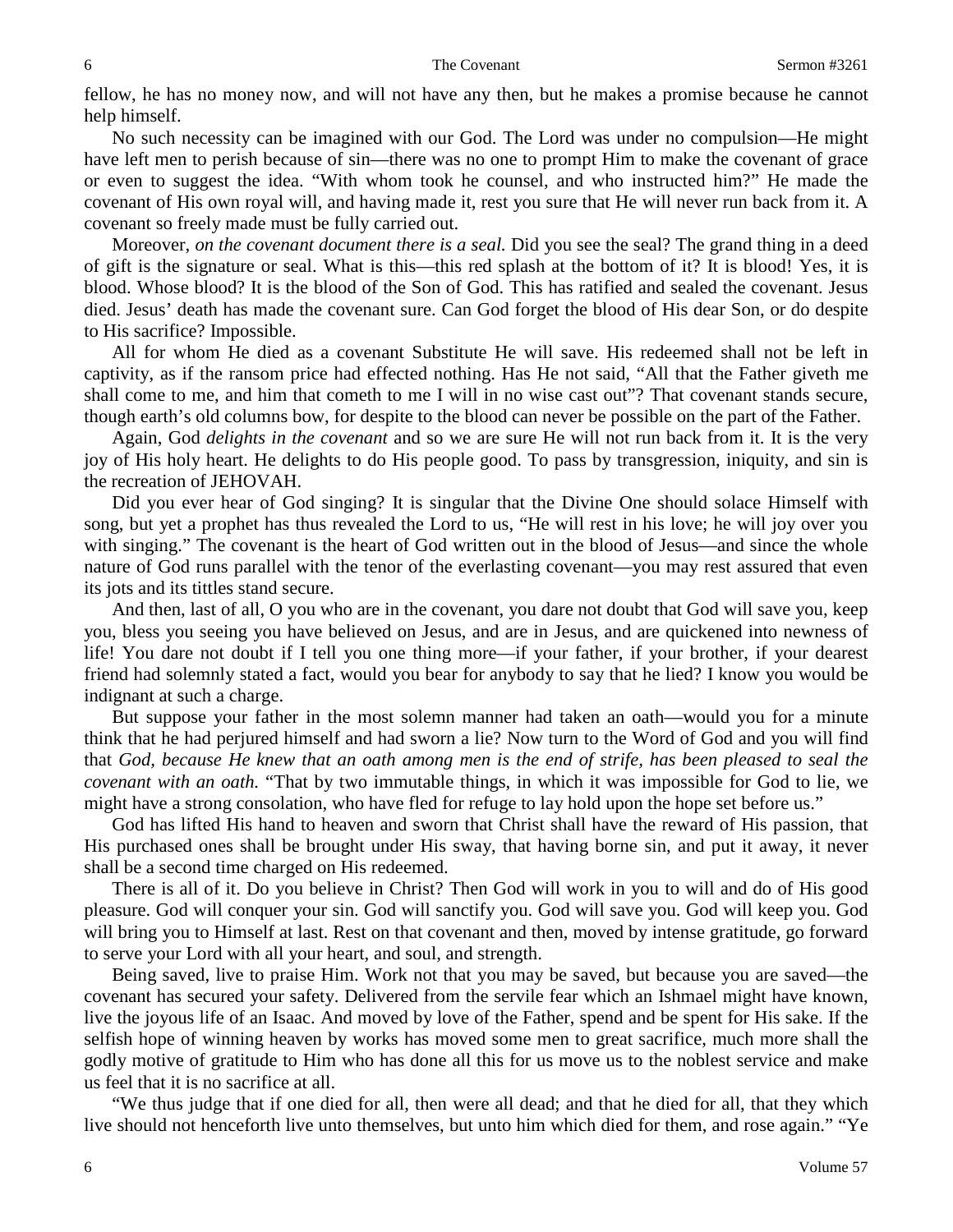are not your own, ye are bought with a price." If you are saved under the covenant of grace, the mark of the covenanted ones is upon you and the sacred character of the covenanted ones should be displayed in you. Bless and magnify your covenant God. Take the cup of the covenant and call upon His name. Plead the promises of the covenant and have whatsoever you need. Amen.

## **EXPOSITION BY C. H. SPURGEON**

#### *JEREMIAH 31:1-22*

**Verse 1.** *At the same time, saith the LORD, will I be the God of all the families of Israel, and they shall be my people.* 

During the Israelites' banishment to Babylon, God's covenant with them had been as it were in abeyance. But in this promise of their restoration, He brings it to the front, again, and He gives a peculiarly gracious turn to it—"I will be the God of all the families of Israel." What a mercy it is to have a family God and to have our whole family in Christ! Brethren, you have a family Bible and you have, I hope, a family altar—may your whole family belong to God!

**2.** *Thus saith the LORD, the people which were left of the sword found grace in the wilderness; even Israel, when I went to cause him to rest.* 

Pharaoh tried to kill Israel. When he drew his sword, it looked as if the whole nation would be slain. But God got them away from Pharaoh into the wilderness, and there He caused them to rest. God still has a people whom He will certainly save and the adversary shall not be able to destroy them. Now comes this glorious verse—

**3-4.** *The LORD hath appeared of old unto me, saying, Yea, I have loved thee with an everlasting love: therefore with lovingkindness have I drawn thee.* [See Sermons #1914, Secret Drawings Graciously Explained, #2149, Everlasting Love Revealed, and #2880, New Tokens of Ancient Love] *Again I will build thee, and thou shalt be built,*

Jerusalem was all broken down. Her houses were vacant and her palaces were in ruins, but God's promise to her was, "Again I will build thee, and thou shalt be built." If the preacher tries to rebuild those who are spiritually broken down, his work may be a failure. But when God does it, it is effectually done.

**4.** *O virgin of Israel: thou shalt again be adorned with your tabrets, and shalt go forth in the dances of them that make merry.* 

God can take away His people's sorrow and fill them with exultant joy. Their flying feet shall follow the flying music and they shall be exceeding glad. May the Lord make His people joyful now in His house of prayer!

**5.** *Thou shalt yet plant vines upon the mountains of Samaria: the planters shall plant, and shall eat them as common things.* 

God's people shall get to work again, and they shall have the fruit of their toil and shall rejoice before God because they do not labor in vain, nor spend their strength for nought.

**6.** *For there shall be a day, that the watchmen upon the mount Ephraim shall cry, Arise ye, and let us go up to Zion unto the LORD our God.* 

The men of Ephraim did not go up to Zion to worship—they forsook the one altar at Jerusalem. But the day will come when they will turn again to the Lord. Watchmen have to be on the lookout for enemies, but the day will come when even they shall be able to leave their watchtowers and say, "Let us go up to Zion unto JEHOVAH our God."

Are any of you watching just now with anxious care? Have you been watching all through the night? Well, you have not seen much and your eyes ache with looking out for evil—so drop your watching now, and say one to another, "Let us go up to Zion unto the Lord our God."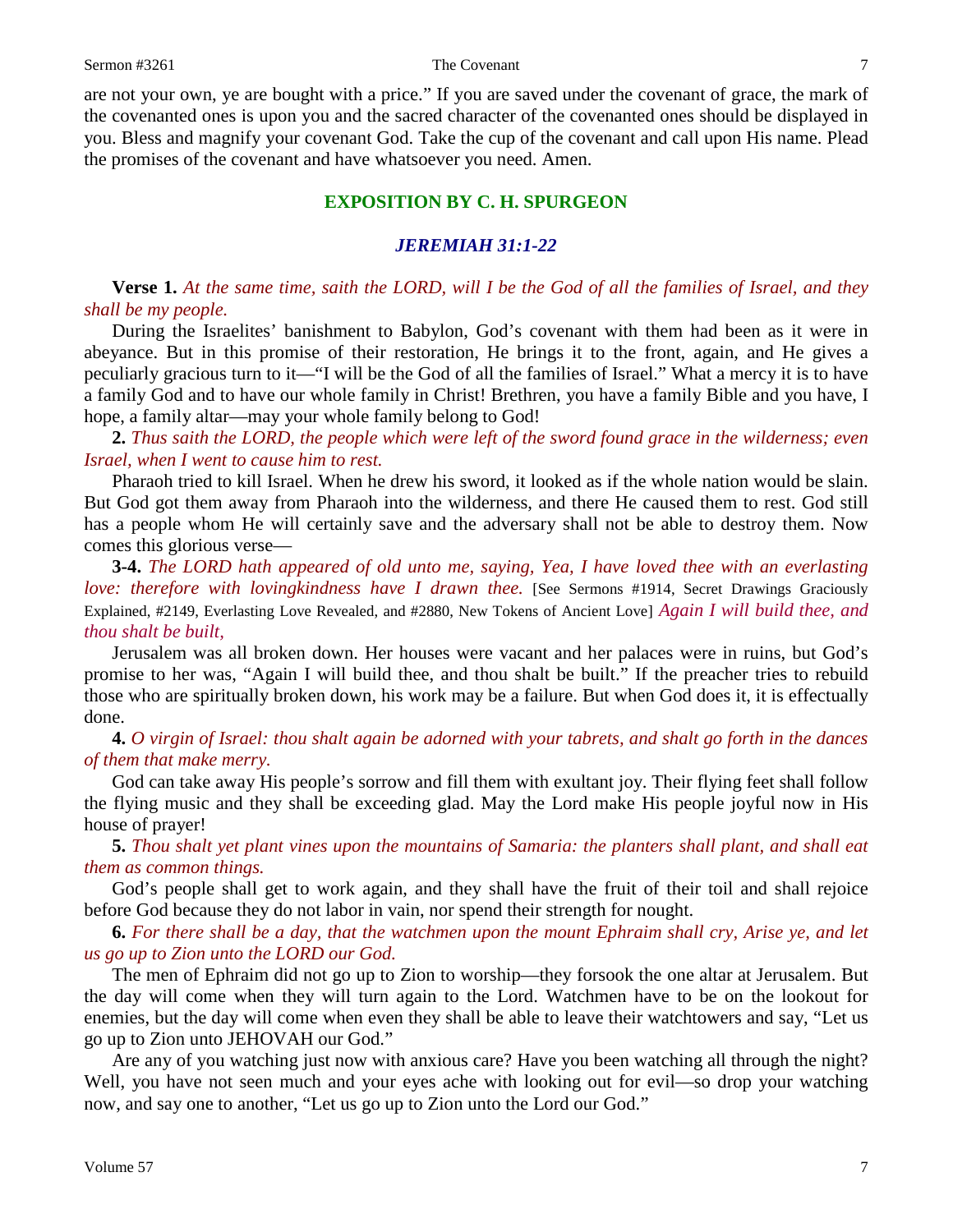**7-8.** *For thus saith the LORD, Sing with gladness for Jacob, and shout among the chief of the nations, publish ye, praise ye, and say, O LORD, save thy people, the remnant of Israel. Behold, I will bring them—*

Notice the prayer and the answer. The prayer is put into our mouths, and before we hardly have time to utter it, the answer comes—"O Lord, save thy people, the remnant of Israel. Behold, I will bring them—"

**8.** *From the north country, and gather them from the coasts of the earth, and with them the blind and the lame,*

How can they come? Will they help one another? God Himself will be eyes to the blind and feet to the lame.

**8.** *The woman with child and her that travails with child together: a great company shall return thither.* 

They were not fit for traveling, yet God in His great mercy can make the feeblest of His people strong. And when He means to bring them to Himself, they shall come even though it looks as if they could not come.

#### **9.** *They shall come with weeping,*

Never mind the weeping, as long as they do but come, and remember that there is no true faith without the tear of repentance in its eye—"They shall come with weeping,"

**9.** *And with supplications will I lead them:*

The way of prayer is the way home to God.

**9.** *I will cause them to walk by the rivers of waters in a straight way, wherein they shall not stumble.*

Happy are the people who have such precious promises as these. The way is to be straight and their feet are to be so firmly planted in it that "they shall not stumble."

**9-11.** *For I am a Father to Israel, and Ephraim is my firstborn. Hear the word of the LORD, O ye nations, and declare it in the isles afar off, and say, He that scattered Israel will gather him, and keep him, as a shepherd doth his flock. For the LORD hath redeemed Jacob,*

The secret of every other blessing is redemption. If God has redeemed, He will save—depend upon it—the precious blood of Jesus shall ne'er be shed in vain.

**11-12.** *And ransomed him from the hand of him that was stronger than he. Therefore they shall come—*

If they are redeemed, "they shall come." Christ did not die in vain. The redemption that He wrought must be effectual—"therefore they shall come"—

**12.** *And sing in the height of Zion, and shall flow together to the goodness of the LORD, for wheat, and for wine, and for oil, and for the young of the flock and of the herd:*

These are all temporal mercies and it is a great blessing to see God's goodness in them. If God blesses common mercies, they are blessings indeed. But without His blessing they may become idols and so may become curses.

**12.** *And their soul shall be as a watered garden;*

What a delightful simile! It is of little use for the body to be fed unless the soul is also wellnourished. "Their soul shall be as a watered garden;"

**12-14**. *And they shall not sorrow any more at all. Then shall the virgin rejoice in the dance, both young men and old together: for I will turn their mourning into joy, and will comfort them, and make them rejoice from their sorrow. And I will satiate the soul of the priests with fatness.*

God will give the spiritual leaders of His people enough and more than enough, more than they can take in, He will satiate them with fatness.

**14.** *And my people shall be satisfied with my goodness, saith the LORD.* 

What a delightful promise this is! Listen to it, and carry it home, all of you who are truly the Lord's people.